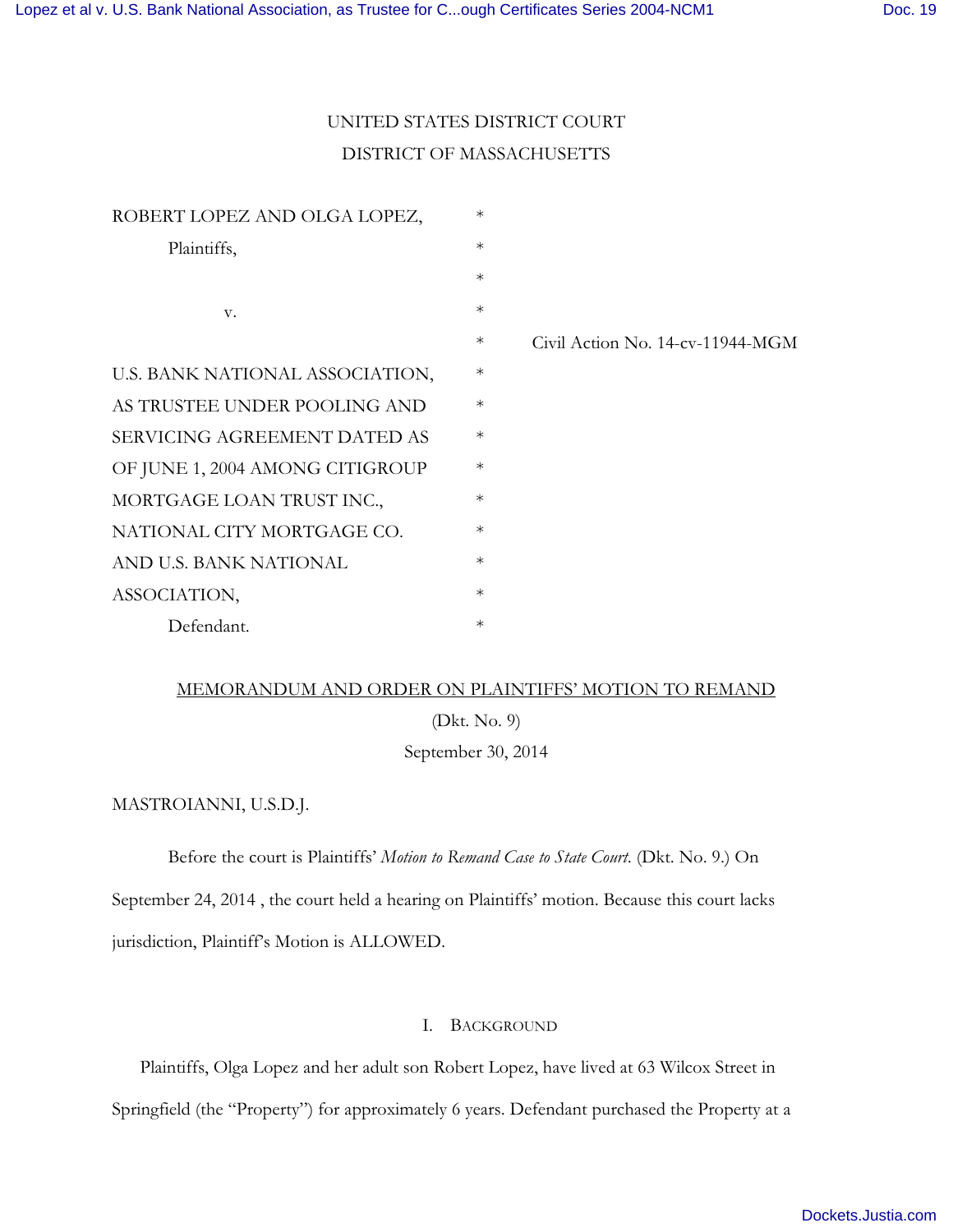foreclosure sale on September 12, 2011 and became Plaintiffs' landlord. Under Massachusetts law, residential landlords are required to furnish premises that meet certain requirement. See e.g. Haddad v. Gonzalez, 410 Mass. 855 (1991). Plaintiffs assert that since Defendant became their landlord, conditions that do not meet legal requirements have existed at the property. In September 2013, Plaintiffs sent a formal demand letter to Defendant pursuant to Mass. Gen. Laws ch. 93A, § 9, noting specific problems at the Property and requesting relief from Defendant. In their 93A demand letter, Plaintiffs expressed a desire to retain possession of their apartment, requested Defendant make the repairs necessary to remediate the illegal conditions, and asserted that the value of their claims could be as much as \$6,750 for rent abatement and \$30,000 for emotional distress.

Defendant subsequently denied having any liability and Plaintiffs filed this case in the Commonwealth of Massachusetts Housing Court, Western Division ("Housing Court") on March 18, 2014.

 In their Housing Court complaint, Plaintiffs sought an unspecified amount of damages, but made no claim for possession. Defendant removed the case to this court on April 28, 2014, arguing that this court had jurisdiction pursuant to 28 U.S.C. § 1441(b). Plaintiffs have filed their *Motion to Remand*, (Dkt. No. 9), arguing that their damages will not exceed \$75,000 and, as a result, this court must remand because it lacks jurisdiction.

#### II. STANDARD

 When a defendant removes a case from state to federal court, the defendant must "make a 'colorable' showing that a basis for federal jurisdiction exists." Danca v. Private Health Care Systems, Inc., 185 F.3d 1, 4 (lst Cir. 1999). As the party invoking federal jurisdiction, Defendant "has the burden of establishing that the court has subject matter jurisdiction over the case." Amoche v. Guar. Trust Life Ins. Co., 556 F.3d 41, 48 (1st Cir. 2009). If a case is removed based on diversity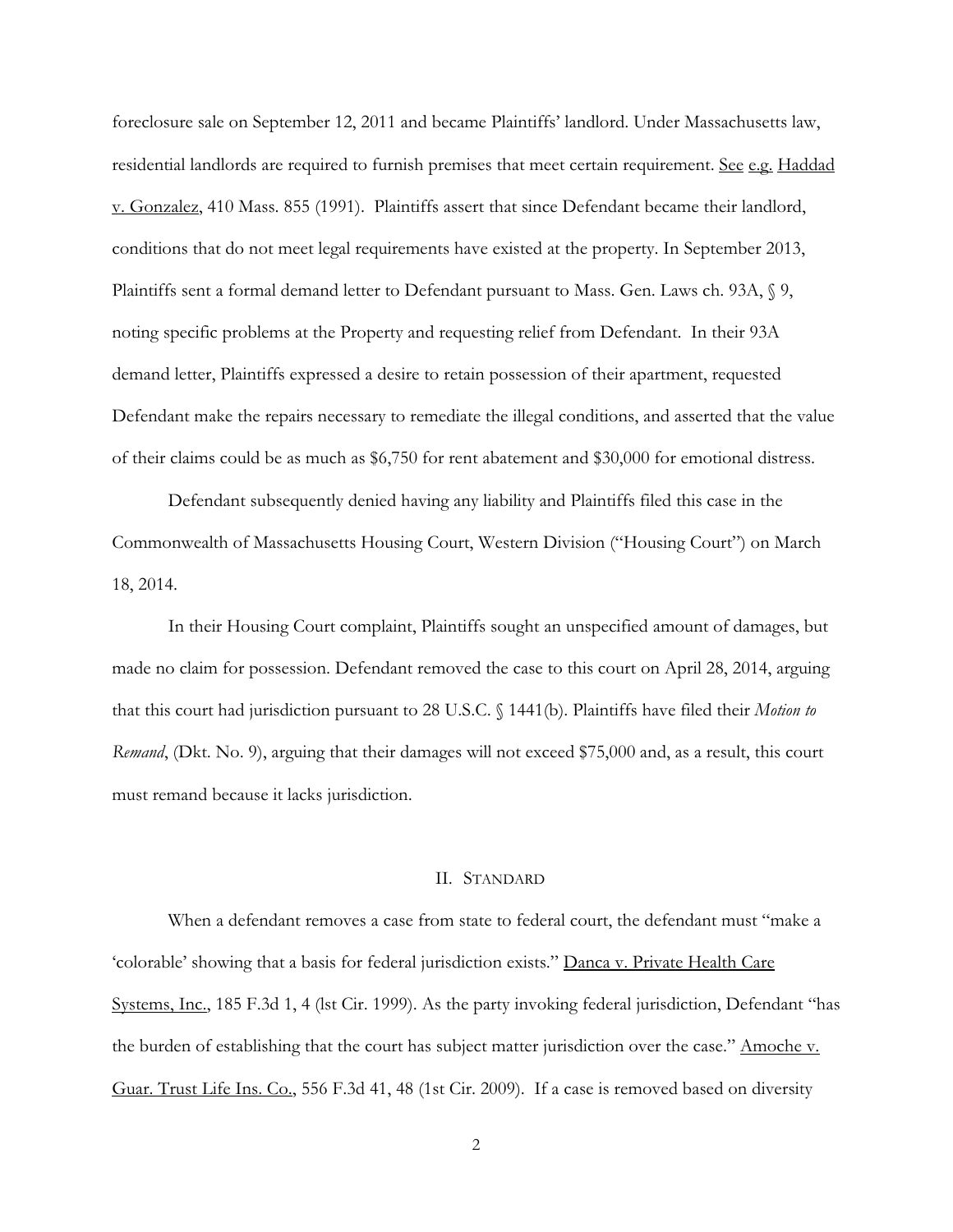jurisdiction and the complaint does not state the amount of the claims, "the party seeking to invoke jurisdiction has the burden of alleging with sufficient particularity facts indicating that it is not a legal certainty that the claim involves less than the jurisdictional amount." Spielman v. Genzyme Corp., 251 F.3d 1, 5 (1st Cir. 2001)(quoting Dep't of Recreation and Sports v. World Boxing Ass'n, 942 F.2d 84, 88 (1st Cir. 1991)). As a general rule, deference is given to a plaintiff's choice of forum. Mindful of this, the First Circuit has determined that it is appropriate to impose on a defendant seeking removal a higher burden of proof to establish the amount in controversy than is imposed on a plaintiff seeking to litigate in federal court. Amoche, 556 F.3d at 49. In the First Circuit, the burden on the defendant is best described as a "reasonable probability."<sup>1</sup>

 A court assessing whether a removing defendant has met its burden to show that there is a "reasonable probability" that the amount in controversy meets the threshold amount must look at the scope of the controversy at the time of removal. Events after the removal that increase or decrease the amount in controversy do not endow or divest the federal court's jurisdiction. Id. The First Circuit has ruled that a federal court must examine relevant state law to determine the nature and extent of the damages which may be awarded in a suit. See Stewart v. Tupperware Corp., 356 F.3d 335, 339 (1st Cir.2004). When an applicable state statute provides attorneys fees, reasonable estimates of those fees are included as part of the amount in controversy. Spielman v. Genzyme Corp., 251 F.3d 1, 7 (1st Cir. 2001); see also Youtsey v. Avibank Mfg., 734 F. Supp.2d 230, 238 (D.

 $\overline{a}$ 

<sup>&</sup>lt;sup>1</sup> In <u>Amoche</u>, the First Circuit determined that the appropriate burden of proof to impose upon the removing party was "reasonable probability" rather than "preponderance of the evidence," when removal was pursuant to the Class Action Fairness Act of 2005 ("CAFA"), Pub. L. No. 109-2, 119 Stat. 4 (codified in scattered sections of title 28). The First Circuit has yet to clarify whether its analysis in Amoche is limited to CAFA cases or applies to all removals involving jurisdictional amount. Milford-Bennington R. Co., Inc. v. Pan Am Rys., Inc., 695 F.3d 175, 179 (1st Cir. 2012) (noting that the court had not decided the burden for a party removing a case to which CAFA did not apply). Notwithstanding the First Circuit's caution in Milford-Bennington, this court is persuaded that the Amoche analysis is applicable beyond the context of CAFA for two reasons. First, the First Circuit's analysis in Amoche did not address considerations unique to cases brought under CAFA and the court favorably cited cases not involving CAFA. Second, the First Circuit stated that "the reasonable probability standard is, to our minds, for all practical purposes identical to the preponderance standard," suggesting that it would have no reason to distinguish between the two standards in another case. Amoche, 556 F.3d at 50.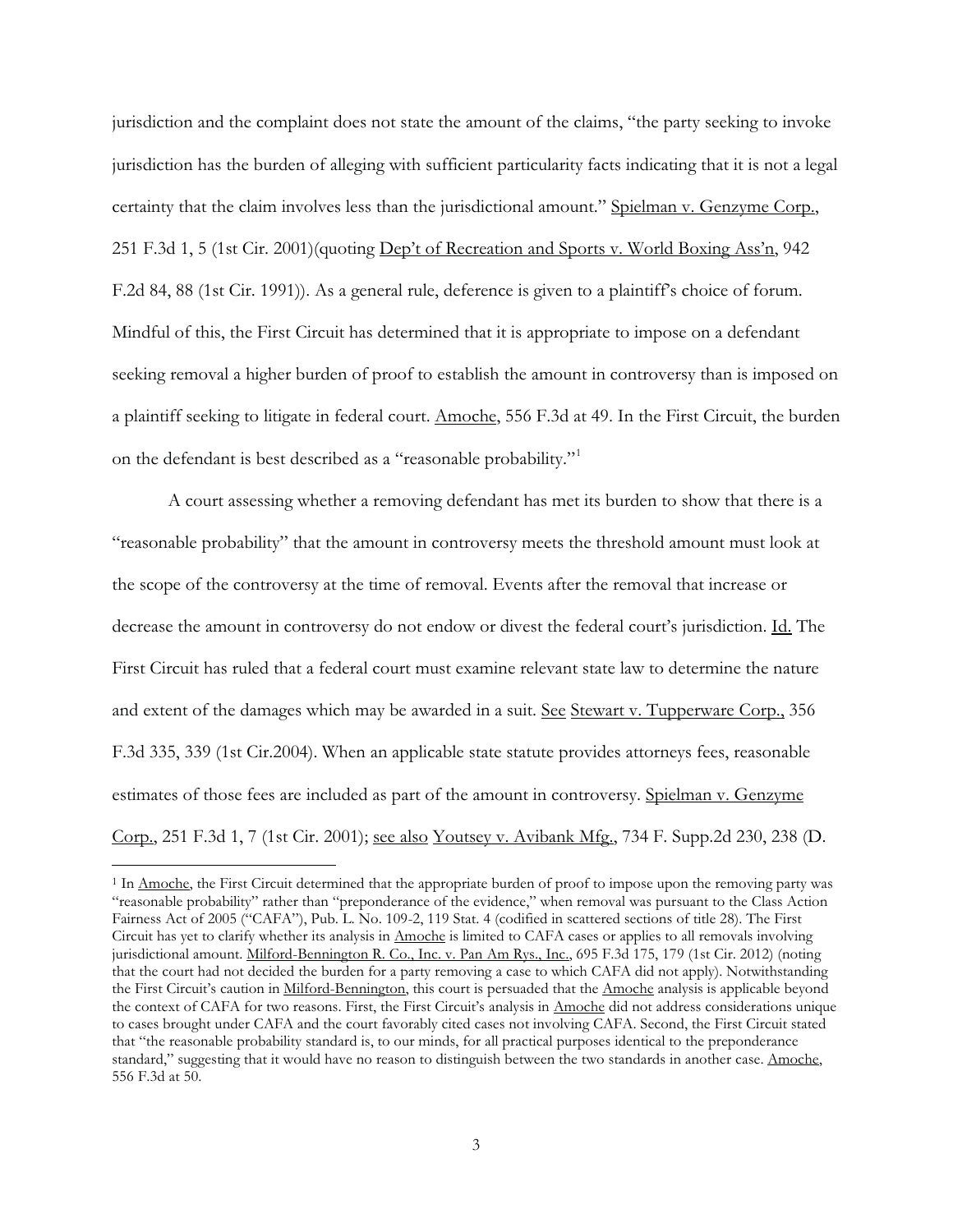Mass. 2010). Following the same reasoning, though the First Circuit has not yet had occasion to do so, when double or treble damages are permitted pursuant to state statute, the district court should consider the multiplied amount when determining the amount in controversy in a case. See Evans v. yum Brands, Inc., 326 F.Supp.2d 214, 222 (D.N.H. 2004)(citing the reasoning of the Fifth, Ninth, and Eleventh Circuits). Although federal courts must look to state law to determine the nature and extent of the damages allowed under state law, it is error for the court to base its determination of the value of the case on an estimate of what a state court or jury would actually award, were the case to proceed to trial in state court. Stewart, 356 F.3d at 339.

#### III. DISCUSSION

 Defendant has proposed that the amount in controversy in this case be calculated by taking the amount set forth by Plaintiffs in their 93A demand letter, \$36,750 and either (1) adding to it the assessed value of the Property, \$48,000, or (2) trebling the amount. Unsurprisingly, each of these methods results in a figure greater than \$75,000. Having considered the submissions and arguments of the parties, the court is not persuaded that either of Defendant's proposals meets its burden of establishing by a reasonable probability that the jurisdictional amount is met in this case.

 With respect to Defendant's first proposal, there is simply no basis for including the assessed value of the Property in calculating the amount in controversy. Defendant suggests that it is appropriate to include the value of the Property because Plaintiffs stated in their 93A demand letter that they would not agree to give up possession of the property. As Plaintiffs did not renew that position in their complaint, there is no basis for considering the value of such a claim, whatever it may be, as part of the amount in controversy as of the date of removal.

 Alternatively, Defendant suggests that the amount in controversy is three times the amount of damages Plaintiffs' sought in their 93A demand letter. Under Massachusetts law, if Plaintiffs

4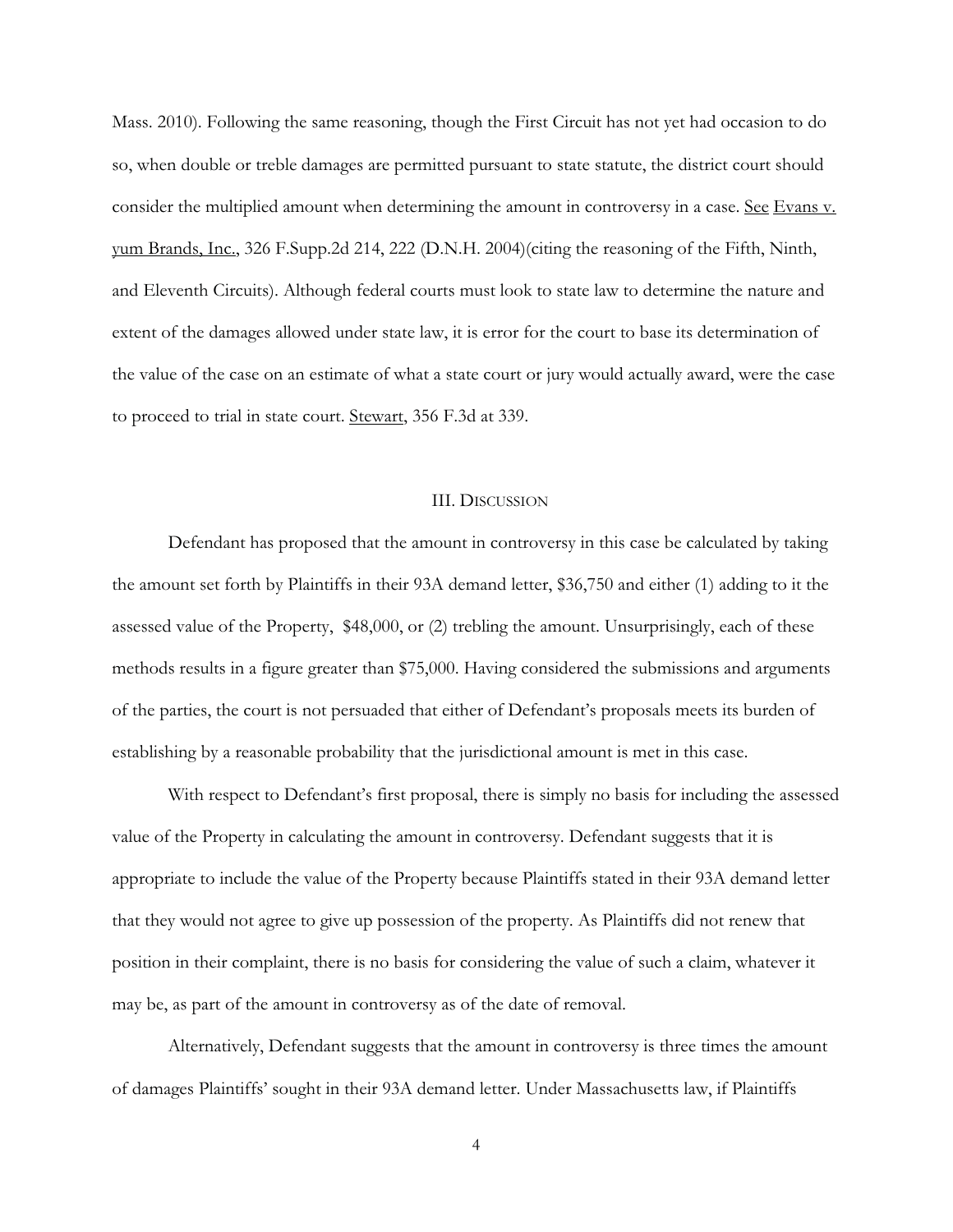succeed on their 93A claim, they may be awarded treble damages. Mass. Gen. Laws ch. 93A,  $\sqrt{9}$ ; see also Evans, 326 F. Supp. 2d. at 222. Though the court can properly consider a trebled amount, the Defendant still bears the burden of establishing the amount of damages, prior to trebling, is more than speculative.

 The damages claimed by Plaintiffs in their 93A demand letter fell into two categories, rent abatement, \$6,750, and emotional distress, \$30,000. Plaintiffs' calculation of rent abatement, as explained in their 93A demand letter, was based on the amount of rent, the scope of alleged violations, and the period of time during which Plaintiffs endured the violations. As Plaintiffs based their calculation of this portion of damages on the amount of rent that was due over a specific period of months, the court concludes that Defendant meets its burden with respect to this amount.<sup>2</sup> The same cannot be said with respect to the much larger portion of Plaintiffs' demand attributable to emotional distress. Plaintiffs did not provide any factual basis for their valuation of their emotional distress damages beyond the guess of their attorney, and Defendant cannot meet its burden by relying on the musings of Plaintiffs' counsel. C.f. Youtsey, 734 F. Supp. 2d. at 238 (ruling that the parties' unsupported estimates of attorneys fees were too speculative to establish an amount in controversy in excess of the jurisdictional threshold). This is especially true given that Plaintiffs' assessment was chosen as the amount from which to start settlement negotiations, not as an estimate of the true value of their claim. The posturing of attorneys at an early stage of litigation is far from being considered realistically specific but does define speculative.<sup>3</sup>

 Having found that there is an insufficient basis to consider either the \$48,000 assessed value of the Property or the \$30,000 emotional distress damage estimate in computing the amount in

l

<sup>2</sup> As of the date of the 93A demand letter, Plaintiffs sought a rent abatement of 60% of the amount of rent, \$450, over a period of 25 months. As of the date of removal, by the court's own calculations, it appears that Plaintiffs had occupied the apartment for 32 months. Extending Plaintiffs' calculations through these additional months increases the amount of abatement to \$8,640. The court also notes that even a 100% abatement over 32 months would be just \$14,400. 3 At the hearing, neither party could provide any detail to support a contention that the 93A demand was anything but speculation aimed at inducing a negotiation process.